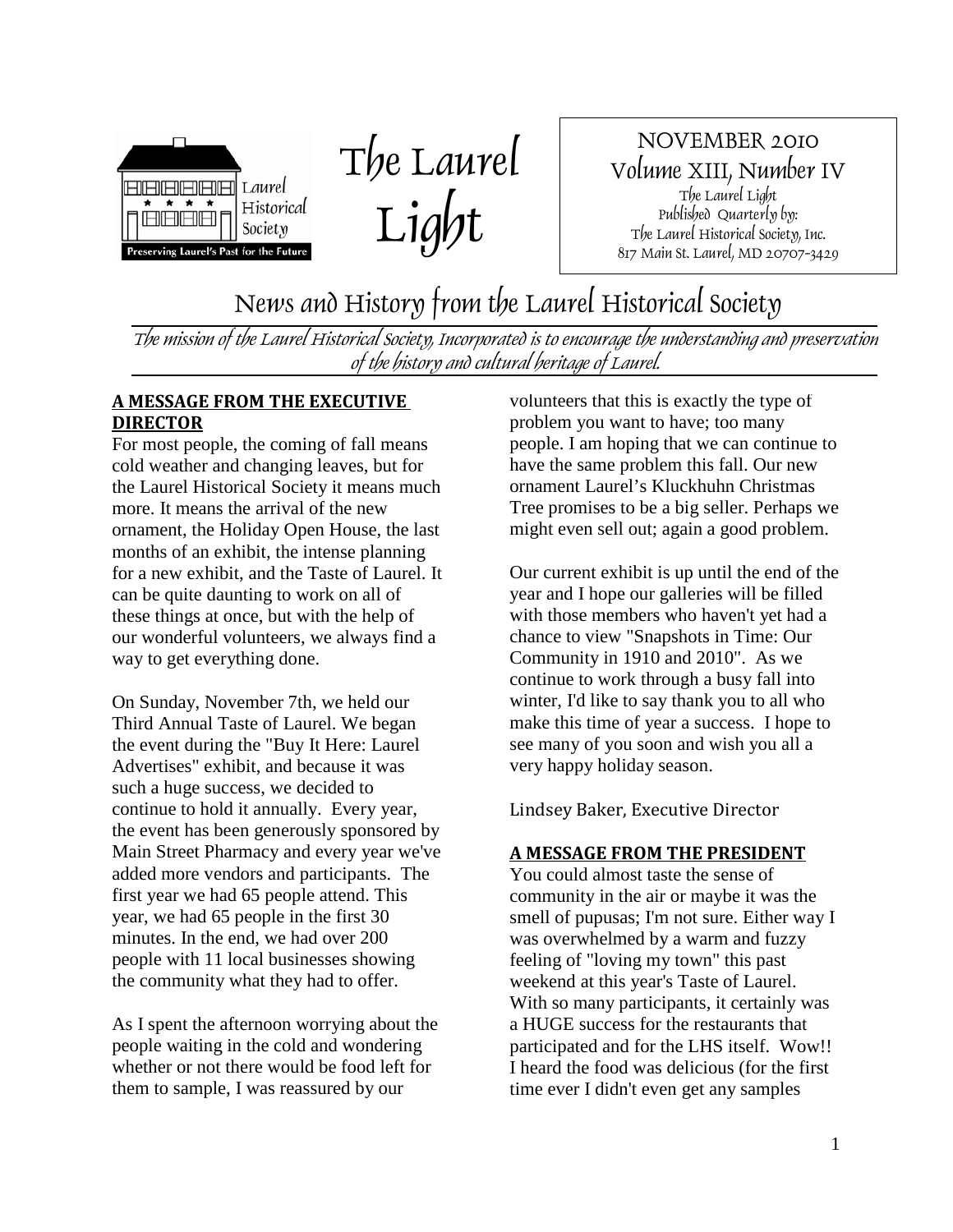because we were so busy) and the pool room was full of smiling faces!

The Gala Committee is hard at work planning this season's Gala *Night At the Races*. The ideas are flowing so make sure you mark your calendar for April 9, 2011 as not to miss THE EVENT OF THE YEAR!

Is anyone else as curious as I am about the new exhibit? I can't wait for opening weekend. Hopefully it won't snow again! One of the best parts about being President of this organization is the people that I meet and get to know through the work that we do. Please stop by the Holiday Open House (the cookies will be excellent, I guarantee it) and introduce yourself. Oh, and buy an ornament before they are gone, they are gorgeous!!

With warm wishes for the holiday season,

Jhanna Levin, President

# **TASTE OF LAUREL A HIT!!**

Many thanks to all who attended our Third Annual Taste of Laurel. Good food, good friends and a good time had by all. We would especially like to thank the following

Taste of Laurel vendors and participants: Cakes by Adrienne Fruit Flowers Laurel Tavern Donuts Main Street Sports Bar and Grill Mango's Grill **Nuzbacks** Pasta Nostra Red, Hot & Blue Soretti's Ethiopian Tampico Toucan Taco

Please support our local restaurants and Main Street Pharmacy, our corporate sponsor for the event.

## **MUSEUM NEWS**

Our exhibit *Snapshots in Time: Our Community in 1910 and 2010* continues until December 17th. Come in and take a look!! There is handicapped parking directly in front of the Museum for those who need it.

Let the twenty-second century know you were here!! Bring up to four recent pictures that tell **your** story and place them in our *Laurel in 2010* scrapbook. Pictures of your family, your team, your school, your pets, your house, special celebrations and special days are welcome. You can write a description for the future about you and your life in Laurel. Make sure what you love is remembered. Scrapbook creation ends November 28th!!

# **Children's Corner**

Please spread the word about our children's programs. We invite you and yours to learn a little bit about Laurel; history, customs, and traditions, and experience the interactive space Diven's Den.

# **Laurel Historical Society Book Club**

The LHS Book Club meets monthly to explore history and culture related topics one book at a time. We meet the third Wednesday of every Month at 7 PM at Mango's restaurant. Join us!

# **LHS Genealogy Group**

The Laurel Historical Society Genealogy Group assists members in conducting Genealogy research. Whether you are just thinking about beginning your journey into genealogy or you are an experienced genealogist, please join us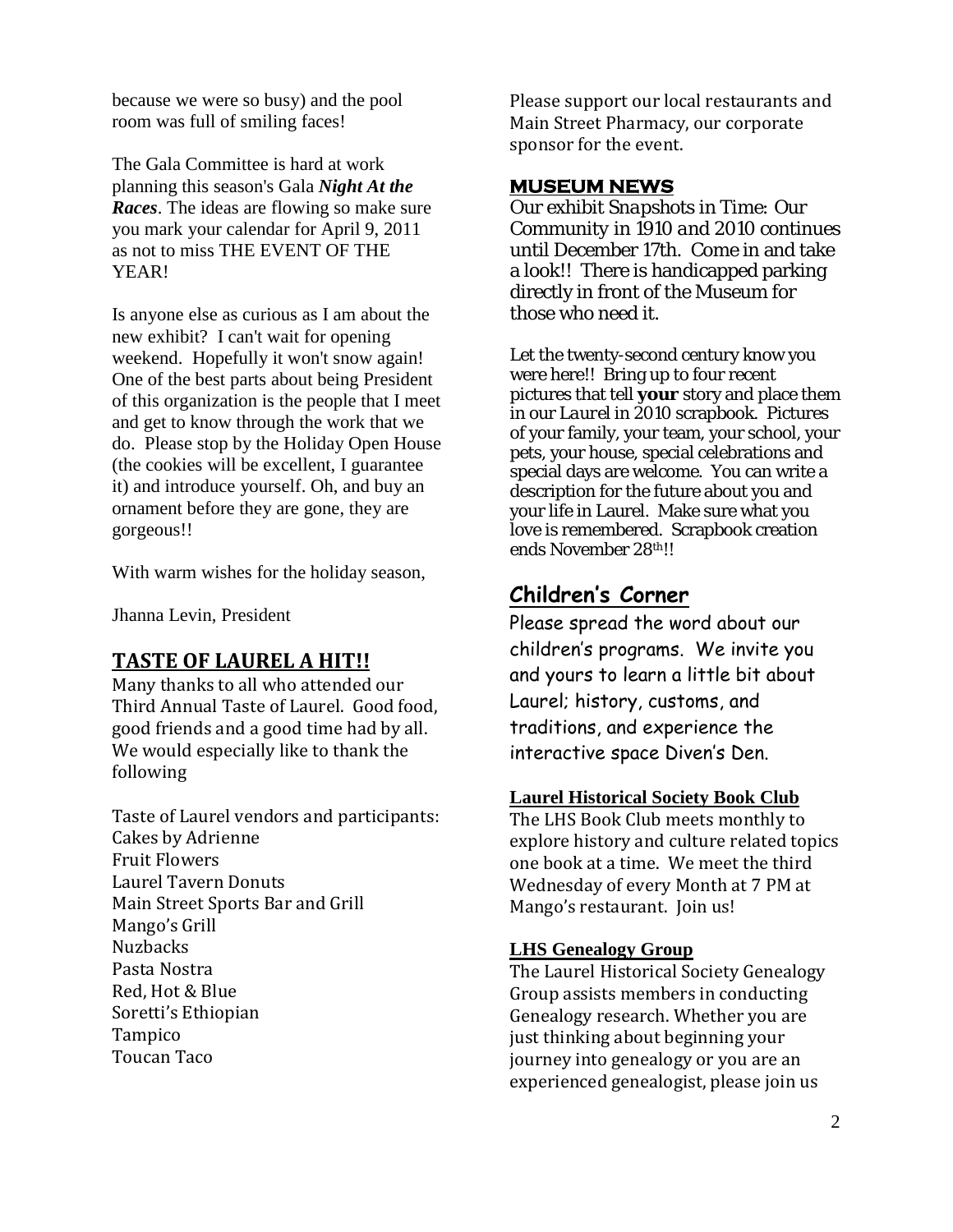and learn how we can help each other. For more information, contact Mike Boivin at mikeB98159@aol.com.

## **Holiday Open House Museum Shop News December 3rd, 4th, and 5th**

Can you smell the nutmeg and cinnamon baking up in delicious Christmas cookies, the tangy smell of pine, and the fresh scent of bayberry candles? Then you must be headed for the LHS Open House December 3-5, 2010!

The Open House is a great place to find just the right gift for a special person. Consider a new item such as **"Homemade Cookies from Olden Times**" baked by our talented corps of volunteers for sale in special holiday tins; a unique gift for only \$10. Additionally, we will have sample cookies made from recipes in our collection of cookbooks. You may try Kris Kringle Oat Cookies from the **Coming Home for Christmas** cookbook or Benne Seed cookies from the **Plantation Row** cookbook. Cookbooks are a great gift and are reasonably priced from \$5. Gift baskets featuring these and other items will be available for purchase.

Once again the Snow Hill Garden Club will be creating its ever popular wreaths. You may order in advance at a discount price of \$30 or purchase during the Open House for \$35. Watch for the flyer coming soon! We also have a wide variety of historical toys and books, always popular with the younger crowd, as well as some cuddly toys. Don't forget all the Laurel collectibles for friends and family near and far. There are key chains, tie tacks, pendants; tshirts and polo shirts; locally made crafts; throws; tote bags; and books about Laurel and environs.

For those who want to shop from the comfort of home, you can find many of our shop items online. Check it out at: **www.laurelhistoricalsociety.org/shop.**

# **2010 LHS Ornament: Laurel's Christmas Tree**



We will be featuring the new 2010 LHS ornament at the Open House – a beautiful addition to your holiday décor that you won't want to miss. We are very excited about this year's ornament which is a departure from previous ornaments in two respects. First, it is in color; and second, it is not a building! The ornament this year represents the Kluckhuhn Family Christmas tree which has been adopted by the Laurel community as its own. The landmark tree covered with bright lights has been a beacon during the holiday season but was badly damaged during the record snows last winter. The LHS thought it a fitting tribute to feature it as our ornament of the year. Of course our entire collection of ornaments from years past will also be available. Volunteer Virginia Mentall suggests giving ornaments to friends moving in or out of town. You could also give ornaments as a housewarming gift or hostess gift during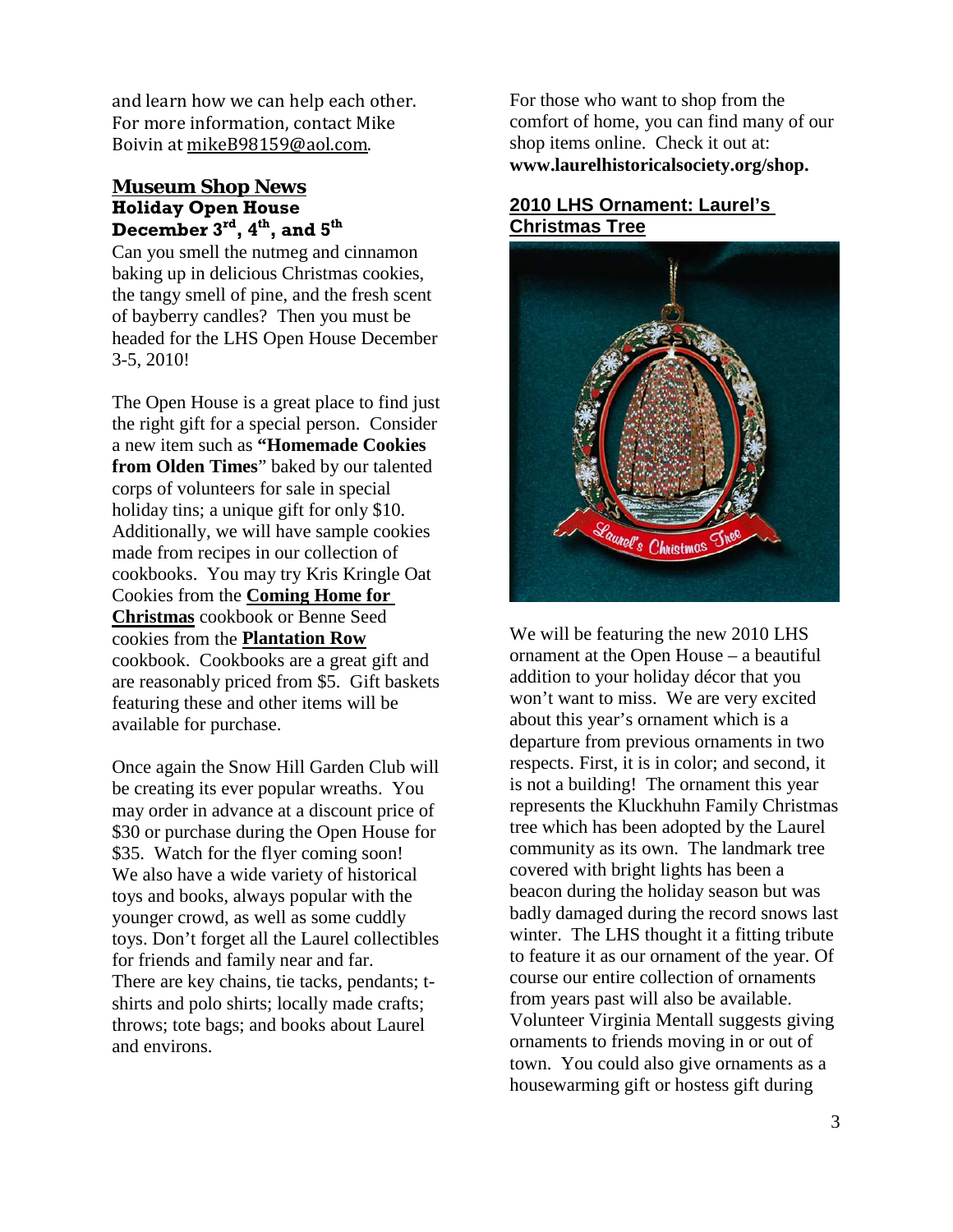the holidays. Karen Lubieniecki suggests decorating a small tree with only Laurel ornaments. Great ideas ladies! The ornament is available now in the Museum Shop and via the Online Shop for \$20. Previous year's ornaments are \$16.

Join us at the Open House for fun, shopping, and treats!

**Friday, December 3rd 10:00 AM – 2:00 PM Saturday, December 4th 10:00 AM – 2:00 Sunday, December 5th 1:00 PM – 4:00 PM**

#### **MEMBER NEWS**

Please welcome our newest members:

Crystal Brooks Dana and Karl Harzer Paul and Stephanie Hirt Mark Tomassoni

We are happy to have you!

#### **Welcome New Volunteers!**

The LHS welcomes our newest volunteer: Melissa Calvin - shop, festivals and as needed docent.

Thank you Melissa for volunteering!

The Laurel Museum is in need of volunteers for the **2nd and 3rd Sundays of each month, 1 PM - 4 PM**. Anyone interested in volunteering at the Museum may contact Monica Sturdivant at assist@laurelhistoricalsociety.org for more information. Thank you!

#### **Volunteer Luncheons**

Please consider joining other volunteers for our monthly luncheons at local restaurants. Dates and times are emailed to volunteers. Bon appétit!

## **GALA NEWS**

"Night at the Races" will be held at the Laurel Racetrack on April 9, 2011. Sponsorship opportunities are now available. Would you or your business consider sponsoring the Invitations, Commemorative Booklet, Centerpieces, Keepsake Photos, Foyer Décor and more? How about purchasing a premium table for 10 and receive preferred seating, premium wine and other amenities. Place an ad in the Commemorative Booklet for as little as \$40 for a business card size. The possibilities are endless and all donations are tax deductible and will be used to further the mission of the Laurel Historical Society, Inc.

Donations are also being accepted for the silent auction. Create a theme basket or a basket representing your business. You may also donate Laurel related treasures, new or gently used items or quality hand crafted items. Thank you in advance for your support and we hope to see you there!

#### **INTERESTING TIDBITS**

#### **THE FIRST SPEEDING ORDINANCE IN LAUREL** Submitted by Ken Skrivseth

Law of Maryland 1878; Chapter 468 An Act to repeal sections 4, 12, 15, amend An act to incorporate the town of Laurel Section 51 [Prevent Fast Driving] Approved April 5 1878 That the said commissioners shall have power to pass ordinances to prevent fast or immoderate riding or driving through the streets of said town, and when it shall appear that the offender is intoxicated so as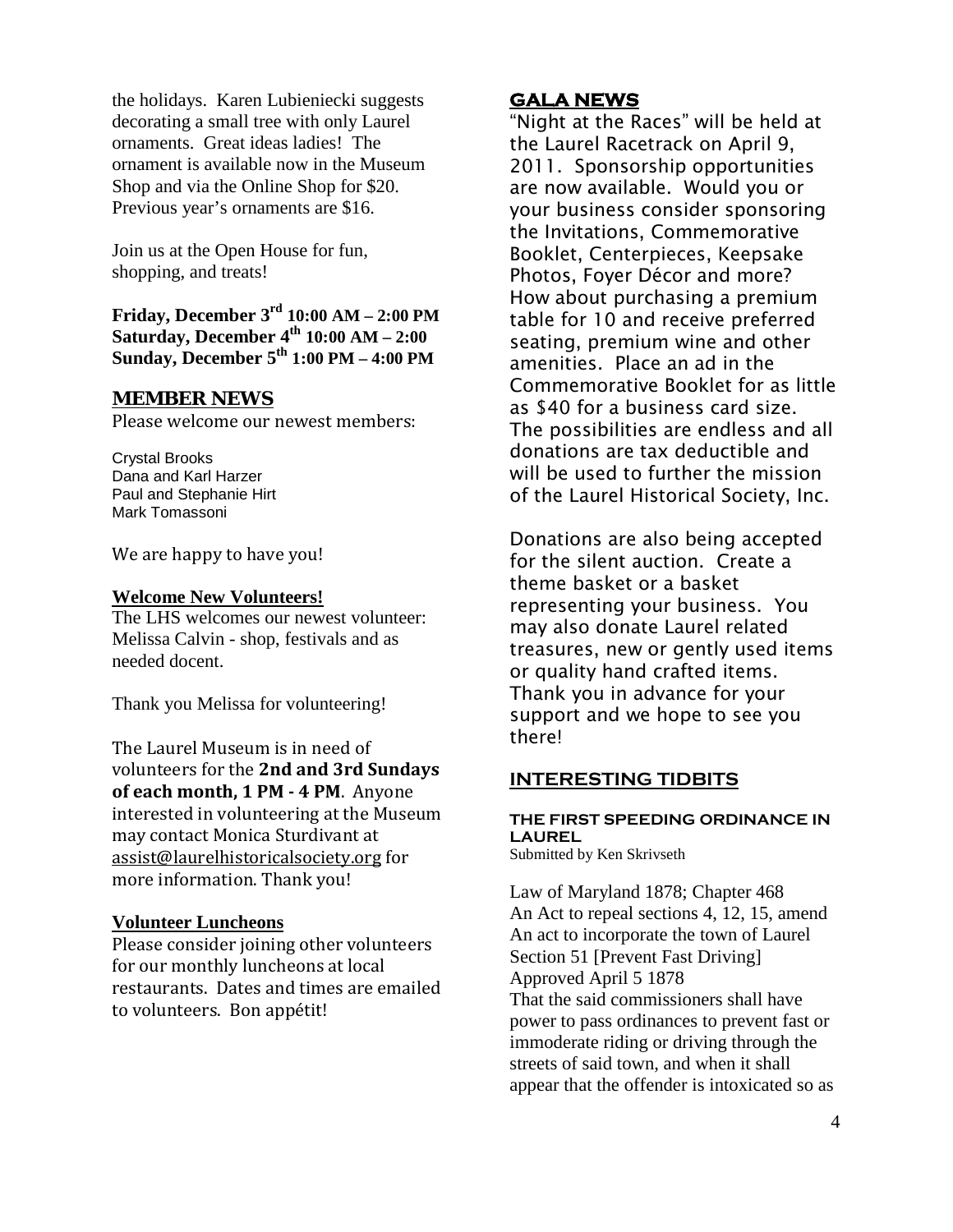to render it unsafe to permit him to ride or drive through the streets, may provide for the removal of the horse and vehicle beyond the limits for said town, or for the deposit thereof in some place of security until the offender shall be sober, and may confine said offender, as provided in section forty-five of this act; to prevent and remove any obstructions in the streets, lanes or alleys; to prevent the exhibition of any indecent or immoral shows in said town, and to pass all other ordinances or by-laws necessary to give effect and operation to the powers vested in them.

Same issue…earlier time!!

# **SHARE YOUR MEMORIES**

Submitted by Joe Robison

When I was 11 or 12 years old I sold newspapers at the Race Track. We sold the Baltimore Sun and it was not a good seller. We would watch the "Jack's Little Green Card" selling their card for \$1 with their predications of the winners. There would be some that just give out winners and you paid on the way out after the races. They would give one winner to some and other winners to other. They couldn't lose. We could go into the race track after the 6th race to sell our papers and that's when we made our money. I liked the steeple chase racing. One day a storm came up and it was really raining hard and a helicopter came down in the infield. The next day we found out it was Arthur Godfrey!

#### Submitted by Elizabeth L. (Betty) Compton FALL TO WINTER IN laurel in the 1930*s*

The undulating red brick sidewalks on Second Street in the 1930s were pretty to look at, great for hiding secret messages beneath, checking the chalk hobo signs and for scavenger hunts but they were not good for roller skating. So we learned on the hard cinder path in front of the Fish house nearby. We then graduated to Montgomery Street where concrete or "cement" (as was

more often said then) sidewalks made smooth ways to glide as fast a possible on those crisp autumn days after school. Roller skating and bike riding were favorite pastimes.

Montgomery Street was our route to walk to Elementary and High School. It was lined with many deciduous trees; oak, ash, maple and some dogwoods in gardens. Their brilliant reds, yellows, and oranges mixed with evergreens blazed in the sunlight. The fallen leaves crackled under our feet as we kicked our way along. Burning of the leaves was permitted in those days and the trip was fragrant with a smoky haze.

The space on the southwest corner of The Boulevard (Route 1) and Montgomery Street was vacant in 1930. The lot is now occupied by a gas station. The Musgrave residence was on the south and the Water's home on the west. The field was filled with various shades of tan, green and brown grasses, blue chicory blossoms and the most impressive milk weed pods. Mature pods burst open with the contents of silk threads attached to one seed holding the one-inch strands in a triangle of beauty glistening in the sun as the breeze scattered them in the air. These stood out as a lovely miracle of beauty in nature. I paused as I went by to enjoy the scene.

Just outside the elementary school grounds, on the Fifth Street side, was an area where chinquapins grew. We would crawl under the bushy shrub and shake the branches to bring the little nuts (a miniature chestnut, Castanea pumila) to the ground. After stuffing our pockets, we peeled off the thin shell and ate the inside on our way home. We made "Winter Gardens" in deep pie plates or low bowls filled with woods soil. We gathered moss, crow's foot, seedling evergreens and the best find; the deep green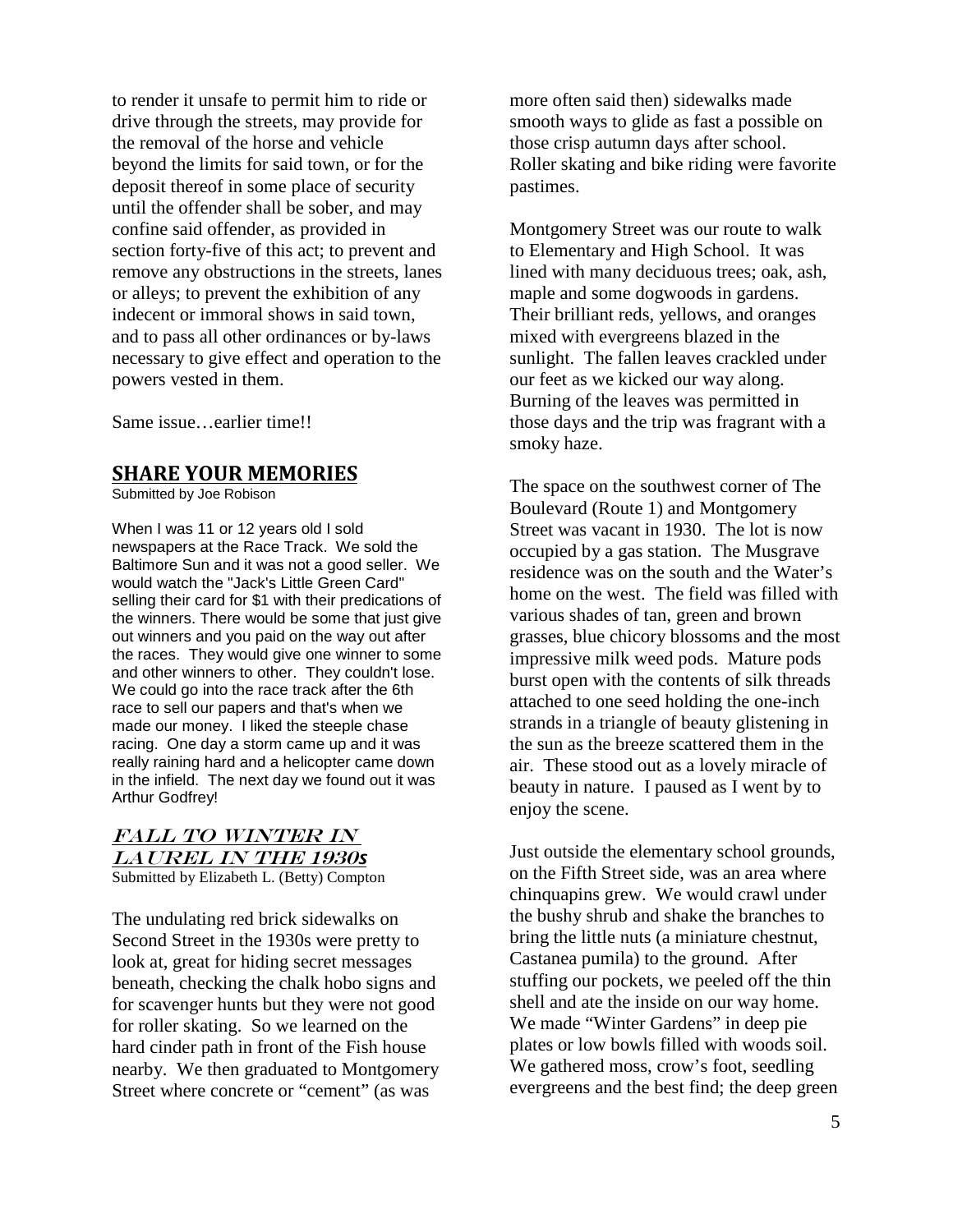leaved creeping plant with their red partridge berries. Tending this little treasure was a pastime during the cold months waiting for the color of the bulbs of spring.

Autumn in Laurel is a beautiful time with its abundance of turning leaves and riverside views. We clamored over the rocks along the Patuxent River. On weekends we rode horse back beginning at Aitcheson Stables, through the woods, in all kinds of weather. When winter snow arrived, my mother made crullers dusted with confectioner's sugar and hot cocoa to cheer us as we retuned home cold and wet from sledding. I will always remember the wonderful aroma and the welcome of warm sweets and happy greetings. I also remember the scolding my mother gave Mr. Aitcheson when he brought us home from the hills near his home on a big sled tied to the rear of his car. The potential danger was too much for her to remain silent. We agreed with Mr. Aitcheson that it was a great ride! When Laurel Lake froze, it was the signal for all kids and some adults to bring out the ice skates and wool gloves. Some evenings as it began to grow dark, fathers came to pick up their children for dinner. They often left the headlights of their cars on to give us another half hour of fun.

Wintertime inside was often spent in the Library where my great grandparents set of Compton's Pictured Encyclopedias helped us do our homework. On Sundays my grandmother accompanied my Uncle Emory on the piano as he sang familiar songs in his deep, rich baritone voice. After homework on week nights, we played one or two games of Parcheesi, Monopoly, Checkers, Dominoes or card games like Old Maid or Hearts with my Grandfather or whoever was enticed. We also read or listened to the radio. The Kraft Music Hour

on Sunday afternoons featuring the operatic singer Vivian Dellachiesa was a favorite of the family. Majestic Radio Concerts were introduced by the announcer intoning, "With the Majesty of Motion from the Boundless Everywhere comes the mighty name Majestic, Monarch of the Air". Listening to the radio was an important part of the life for news and entertainment. The local movie theatre also provided Saturday matinees with serials, news and licorice.

In 1932, my mother made my brother and me colonial costumes with cotton batting wigs, authentic jewelry and a velvet bow on my wrist and wig to wear to St. Philip's celebration of the Bi-Centennial of George Washington's birth. In school, we celebrated his actual birthday in February.



Bob and Betty Myles in 1932; Bi-Centennial of George Washington's Birthday at St. Philip's

Thanksgiving was a big family occasion with the traditional feast and devotions when the clan gathered. Christmas preparations meant extra church service, decorations and cooking. The proverbial fruit cake was a popular tradition. In our home, one "light" and one "dark" were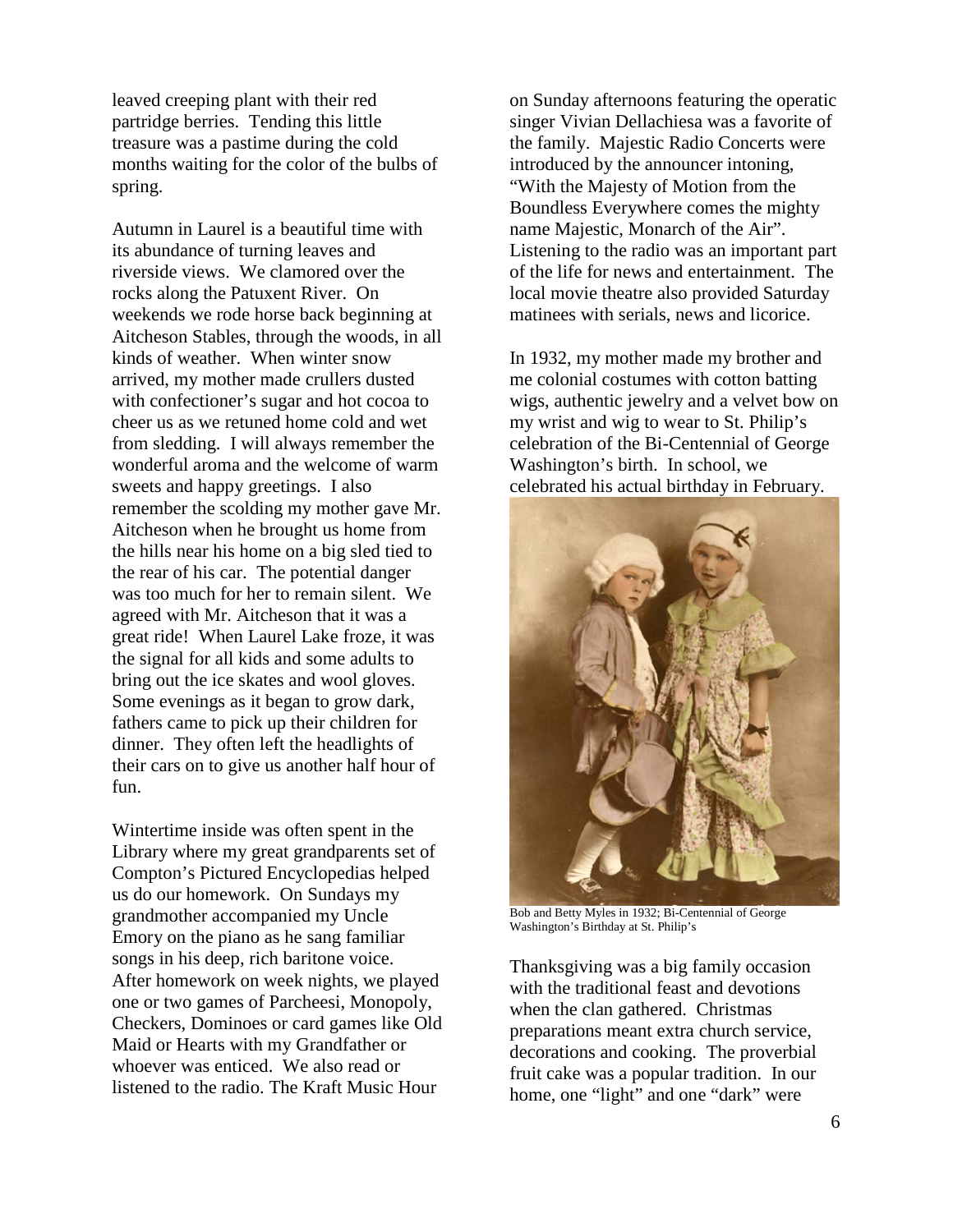made with copious amounts of preserved fruit and nuts, soon after Thanksgiving. They were stored in tight-lidded tins with a towel soaked in brandy so they would be "just right" by Christmas. Various cookies and sweets were made and some hidden to be sure they were available Christmas week. When I think of them, I can taste the favorites. Our neighbor, Mr. Miller, always delivered wine he made from his grape arbor on Christmas Eve. We were not given any until we were a little older because it was supposed to be "strong". Mrs. Miller and my mother traded their baked delicacies doubling the color and variety of treats.

Our Christmas tree was cut by my Dad from the area south of Second Street which ended at Laurel Avenue into a pine woods. The smell of fresh evergreens permeated the house. Decorating the Christmas tree was done by Santa making an especially exciting and colorful Christmas morning. In later years, we sometimes invited friends in for a Christmas tree decorating party. The day after Christmas was reserved for our visit to my Dad's sister's home where all six of them had decorated a tree reaching to the high ceiling with bright, delicate ornaments. In addition to their delicious dinner we had to choose between the three cakes Aunt Molly made each year. One was a white cake with fresh coconut icing, one a yellow cake with caramel icing and the third chocolate with chocolate icing. If you have never had a "made from scratch" fresh coconut cake, find a recipe, crack open the coconut, grate its lining, make the creamy icing and enjoy; there is no equal to Aunt Molly's however.

By 1937 we had lost most of our dear old folks but the birth of our baby sister cheered us all that year (and many since) with her vivacity and smile. Growing up in Laurel provided exciting, healthy and

memorable times. Now so much technology is available to young people, but I think some of the simpler family oriented activities and experiences are still enjoyed.

We would love to have your story ideas particularly for the *Did You Know, My Memories of Laurel* and *If These Walls Could Talk* sections of the newsletter! Please email The Laurel Light editor, Jeanie Anastasi jmanastasi@verizon.net with your comments, suggestions or story ideas.

## **PLEASE SUPPORT OUR CORPORATE SPONSORS!**